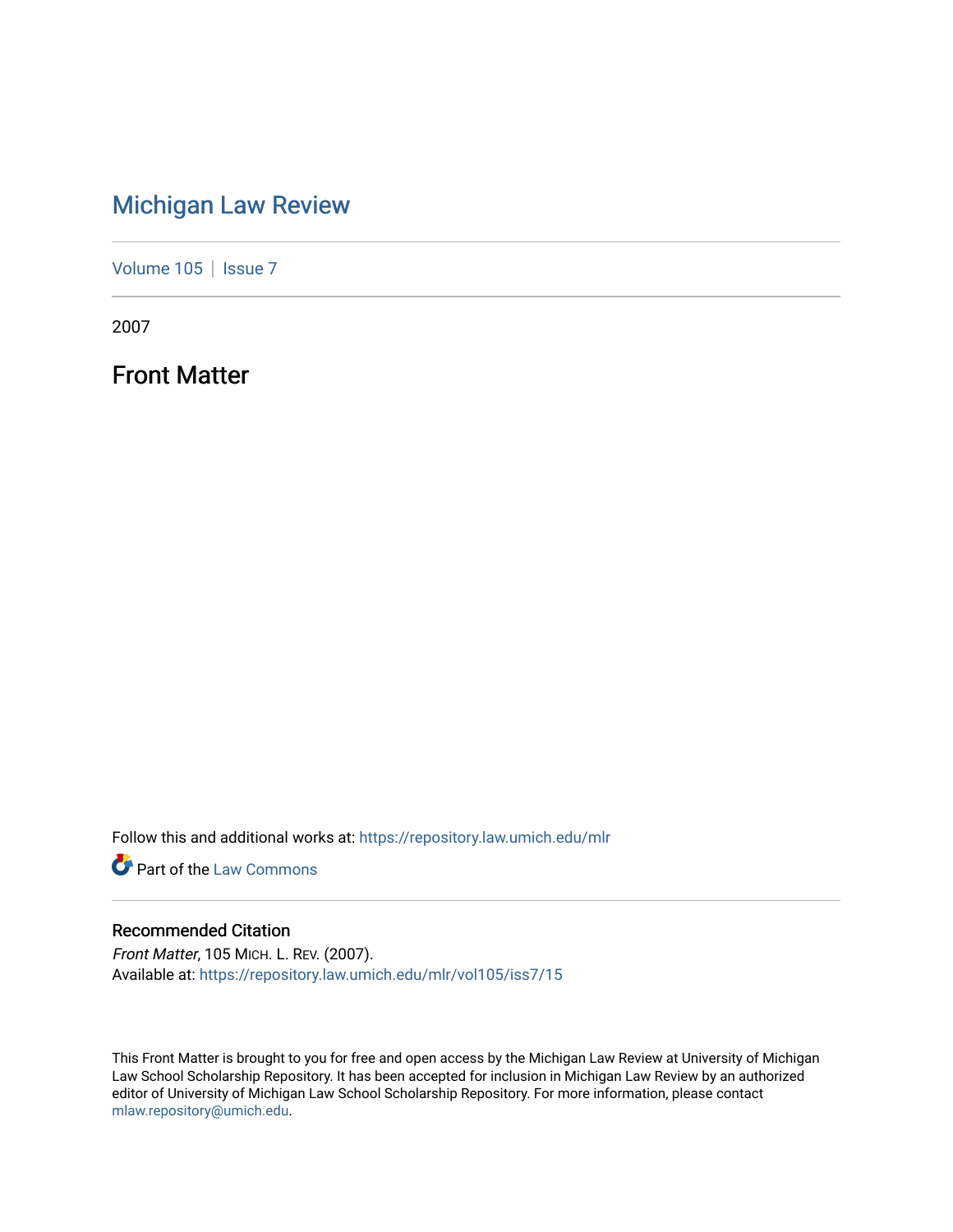# Michigan Law Review

Vol. 105, No. 7 May 2007

#### **CONTENTS**

#### **TRIBUTES**

| THE IMAGINATION OF JAMES BOYD WHITE Lee C. Bollinger 1387                                                                                  |  |
|--------------------------------------------------------------------------------------------------------------------------------------------|--|
| EDUCATIVE FRIENDSHIP-A PERSONAL NOTE. Jeanne Gaakeer 1389                                                                                  |  |
|                                                                                                                                            |  |
| SPEECH, SILENCE, AND ETHICAL LIVES<br>IN THE LAW $\ldots \ldots \ldots \ldots \ldots \ldots \ldots \ldots \ldots \ldots$ . Robin West 1397 |  |
| INTERVIEW WITH JAMES BOYD WHITE  1403                                                                                                      |  |

#### ARTICLES

| <b>REVERSE MONITORING: ON THE HIDDEN ROLE OF</b>      |  |
|-------------------------------------------------------|--|
| EMPLOYEE STOCK-BASED COMPENSATION. Sharon Hannes 1421 |  |
|                                                       |  |
|                                                       |  |

#### **CORRESPONDENCE**

| A REALITY CHECK ON AN EMPIRICAL STUDY: |  |
|----------------------------------------|--|
| COMMENTS ON "INSIDE THE                |  |
| ADMINISTRATIVE STATE"Sally Katzen 1497 |  |